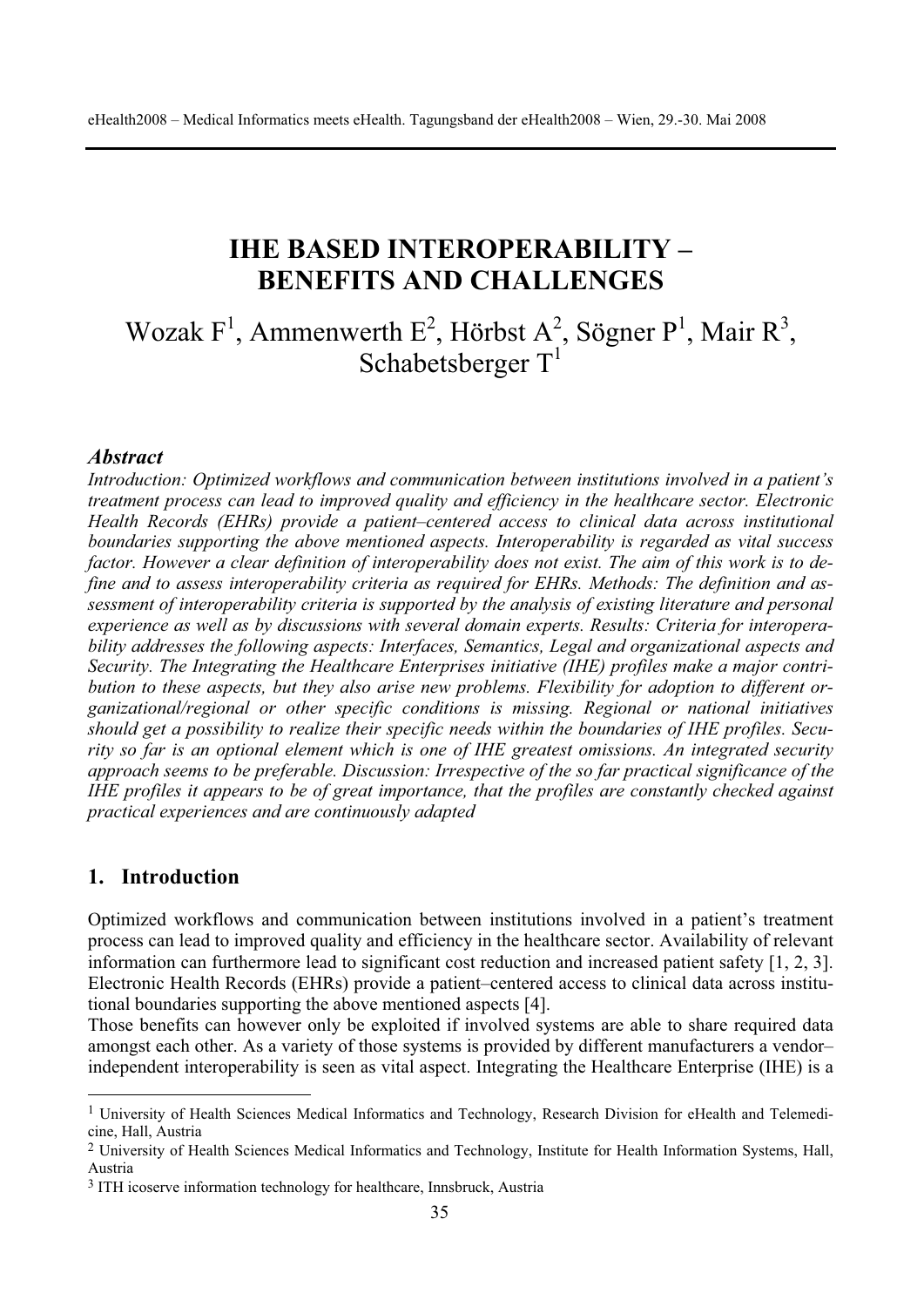non–profit initiative founded in 1998 with working groups in North America and Europe with the aim to stimulate integration of health information systems [5, 6].

#### **1. 1. Problem Context:**

Interoperability is regarded as vital success factor for shared electronic healthcare applications; however a clear definition of interoperability does not exist so far. It is unknown if currently available IHE Integration Profiles sufficiently support interoperability as required for EHRs. It is furthermore unknown if and to which degree extensions have to be applied to existing IHE Integration Profiles to support the desired degree of interoperability.

#### **1. 2. Objectives**

Based on the previously described deficiencies the following goals have been identified:

- 1) Definition of interoperability as required for EHRs and extraction of assessment criteria.
- 2) Assessment to which extent the desired degree of interoperability can be achieved by existing IHE profiles.

## **2. Methods**

In an initial step a literature analysis [7] has been carried out to find interoperability requirements for EHR systems. Findings of the literature analysis form the basis for further considerations and are therefore outlined as the first part of the results of this work.

Based on the expertise in the field of Shared Electronic Health Records gained in the health@net project [8] criteria have been elaborated to measure interoperability for EHR systems. Personal experience acquired in the process of integrating IHE compatibility in an EHR system including successful interoperability testing at the 2007 connect–a–thon in Berlin, Germany has been incorporated in the measurement criteria. The interoperability assessment described as objectives is supported by the analysis of existing literature and personal experience. In order to obtain reproducible and valid results those findings have been discussed and aligned with domain experts in the fields of EHR standardization and security as well as with clinical experts which are involved in the requirements definition process.

## **3. Results**

#### **3. 1. Definition of Interoperability**

Interoperability is required to support trans–institutional clinical data exchange in the context of EHRs [9]. Therefore common criteria are necessary which implies a common understanding of the term interoperability. The IEEE for example defines interoperability as the "Ability of a system or a product to work with other systems or products without special effort on the part of the customer" [10].

#### **3. 2. Criteria for Interoperability Assessment**

This definition however addresses the interoperability problem on a very generic level which does not allow the extraction of the desired criteria. A different approach applied in this work is to de-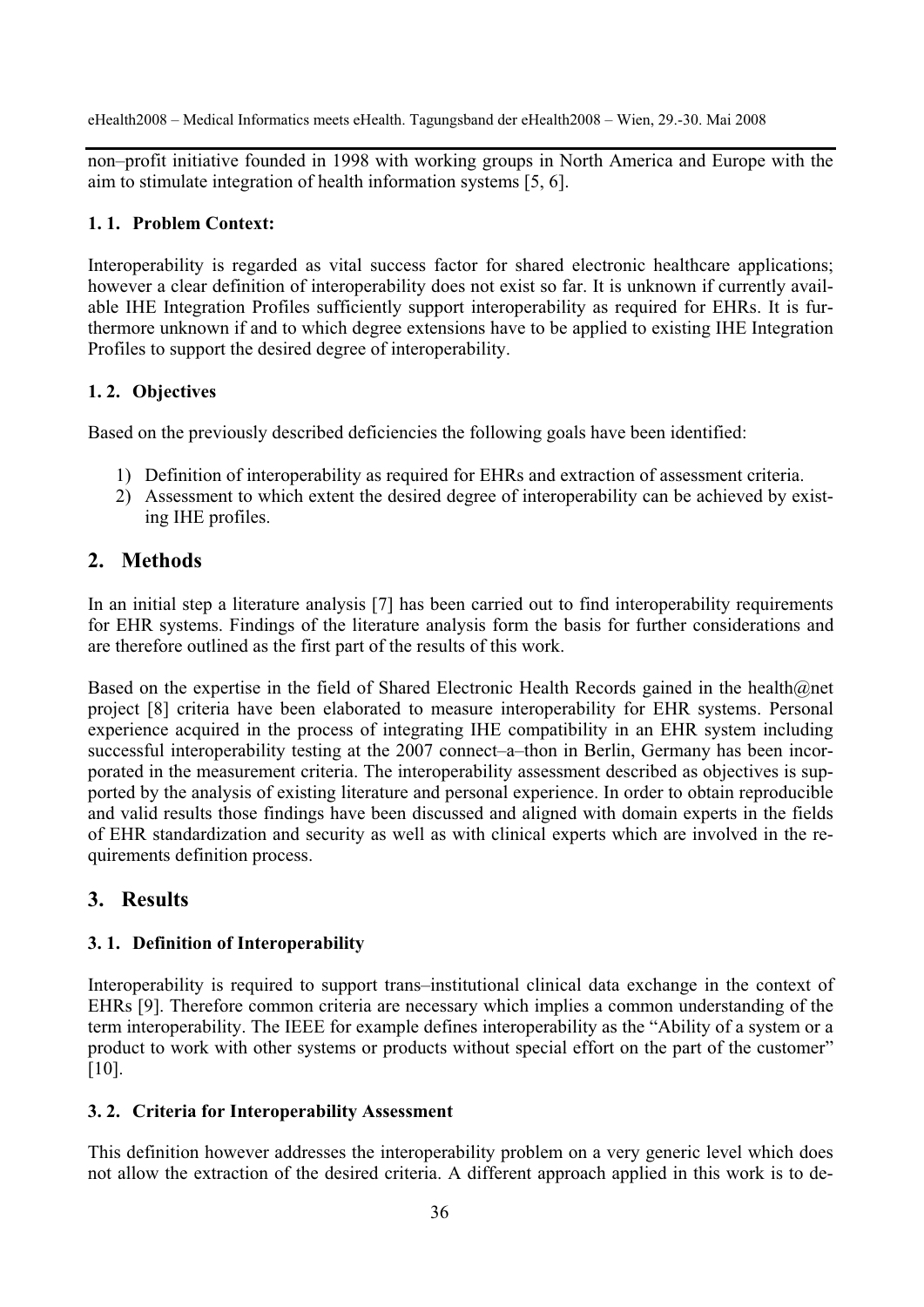rive a common set of interoperability criteria from requirements for EHR systems which have been published in literature. In order to fully support trans–institutional exchange of clinical data, basically the same requirements which apply for EHR systems can also be mapped as criteria for their interoperability. In the following enumeration the most relevant interoperability criteria are listed:

- **Interfaces**: Has a common structure of interfaces been agreed on?
- **Semantics**: Are data interpreted identically on systems of different vendors?
- x **Legal and organizational aspects**: Are local legal and organizational requirements correctly considered?
- **Security**: Must the security level of a system to be decreased for the sake of interoperability?

The list above has been extracted from requirements for EHRs independently analyzed by [9] and [11]. Interoperable EHR applications must at least support those requirements in order to exploit the above mentioned benefits of trans–institutional clinical data exchange.

#### **3. 3. Coverage of Interoperability Criteria by IHE Integrating Profiles**

In the following section, a discussion of each criterion defined above is given with regard to which extent it can be covered by existing IHE Integration Profiles. The assessment is primarily based on our experience in the field of designing and implementing IHE compliant EHR architectures as well as existing literature.

#### **3. 4. Interoperability on Interface Level by IHE Integrating Profiles**

The core competence of IHE is to analyze common clinical use cases and describe a set of actors and transactions based on existing standards to support those use cases. Systems implemented and tested according to the IHE specifications basically support interoperability on interface level to interconnect EHR applications of different vendors.

However, based on our experience, Integration Profiles leave details open for implementation, which is, from the economic point of view, expected to support the market. Technically this might lead to slightly different interpretation of the specification, which may prevent successful communication between different systems as experienced in the 2007 connect–a–thon. The concept of IHE is interoperability testing and not certification. This means that systems attested conformity to an Integration Profile can be further developed. This "snapshot" approach allows vendors to further modify and improve their systems even after conformity has been attested, which furthermore allows modifications carried out during the connect–a–thon to be stabilized to a mature system. We however would like create awareness that changes to a successfully tested system might lead to side effects that can, in the worst case, break interoperability.

#### **3. 5. Interoperability on Semantic Level by IHE Integrating Profiles**

Semantic interoperability is a vital aspect to guarantee that data are interpreted identically in trans– institutional EHR applications. IHE has recognized the importance of semantic interoperability and aligned their Integration Profiles with internationally accepted standards for semantic interoperability such as the Clinical Document Architecture (CDA) and common medical dictionaries such as LOINC and SNOMED.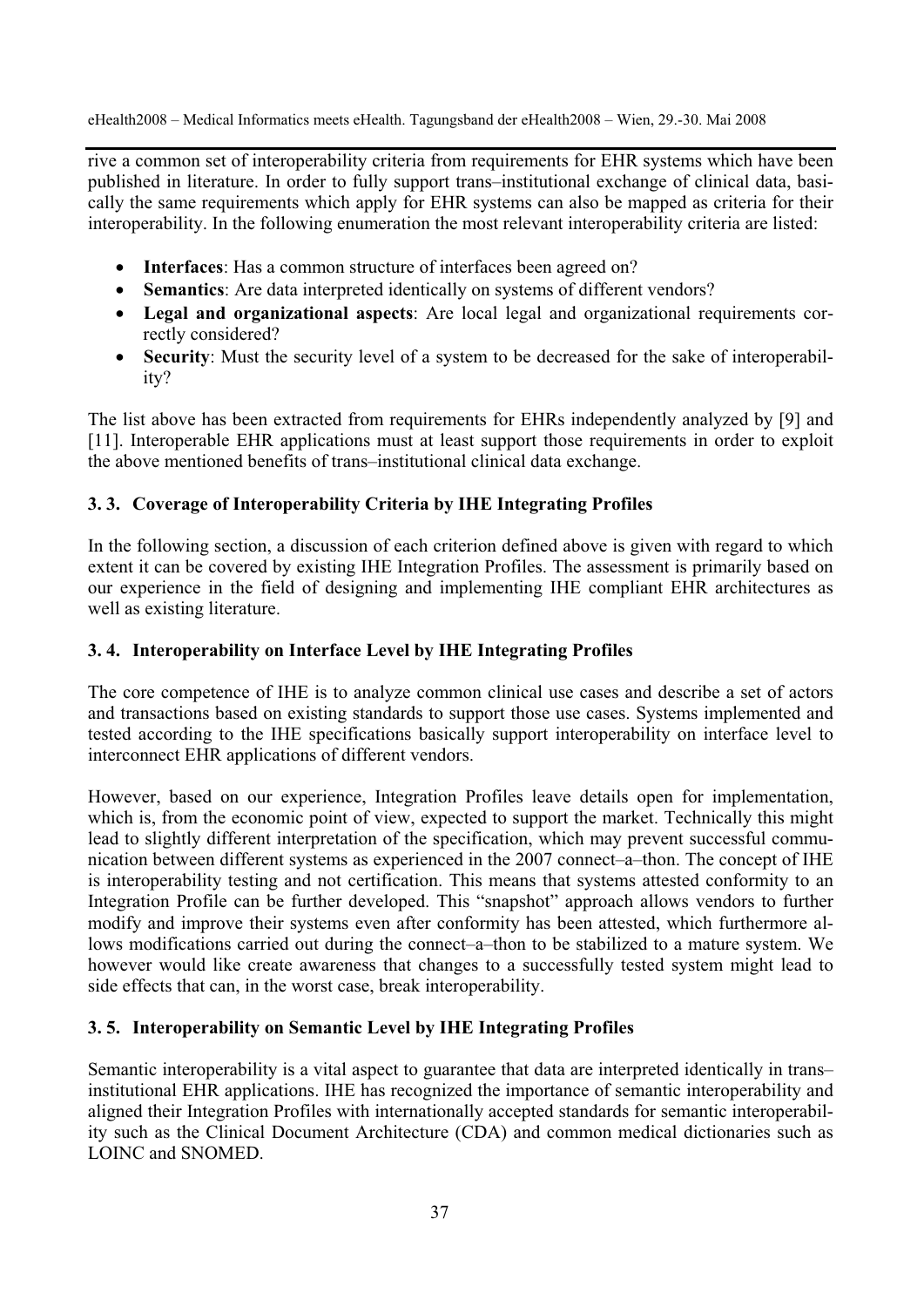The common data format increases the likelihood that identical meaning of data can be preserved in trans–institutional EHR applications on a technical level. With currently available technology such as CDA, a very fine–grained structure can be applied to clinical data which allows even a language–independent identical interpretation. We however have identified two main challenges which are to be solved in order to profit from those theoretic benefits: (1) As long as there is no strict requirement for producers to apply a fine–grained structure to their data, there will be large amounts of completely unstructured data which are expected to be interpreted anything else then identically. (2) Structuring of clinical data is expected to entirely change the workflow of data capturing. This is an organizational rather than a technical problem as health professionals must be motivated to switch from flexible free text to a rigid framework for data capturing.

#### **3. 6. Interoperability on Legal and Organizational Level by IHE Integrating Profiles**

One of the greatest challenges of the IHE-integration-profiles is the demand to be so specific that it could work, but also to have the corresponding range to fit the legal and organizational requirements of the different nations. The medico legal and organizational scenarios for different areas like Europe, USA or Australia for various actors of healthcare providers differs in many parts, so it's hard for a user group like IHE to develop integration profiles for different actors which meets all requirements worldwide. Therefore the possibility for development of national extensions is a very important precondition.

#### **3. 7. Interoperability on Security Level by IHE Integrating Profiles**

Security is a very complex topic as different institutions with distinct security requirements are involved. The IHE tries to solve security issues by a modular approach which is the definition of additional Integration Profiles such as the Audit Trail and Node Authentication (ATNA) and the Cross Enterprise User Assertion (XUA) which should provide security for existing profiles.

This approach simplifies the implementation process as security can be plugged in at a later time. In our opinion security should however be an integral part of each Profile and not an optional add on. If security becomes an integral part of each application, the concept of application layer security can be implemented which allows authentication and other relevant security features to be handled directly by the communicating applications and not as currently described in the ATNA Profile on network level between communicating nodes.

### **4. Discussion**

So far we have looked at the IHEs potential to solve the problem of interoperability from four different viewpoints. As we figured out the IHE profiles certainly make a major contribution to this problem, but they also arise new problems or do not solve the initial problems completely. Conformity with IHE profiles is not checked continuously by the IHE organization which can lead to interoperability problems itself as systems are constantly enhanced. It seems appropriate to implement a mechanism that deals with this problem. Another problem that is closely associated with IHE profiles is their missing flexibility for adoption to different organizational or other specific conditions. Regional or national initiatives should get a possibility to realize their specific needs within the boundaries of IHE profiles without violation of interoperability. One of IHEs greatest omissions is the lack of security integration in its different profiles. Security so far is an optional element and can only be implemented on network level within the IHE profiles. An integrated security approach seems to be preferable.